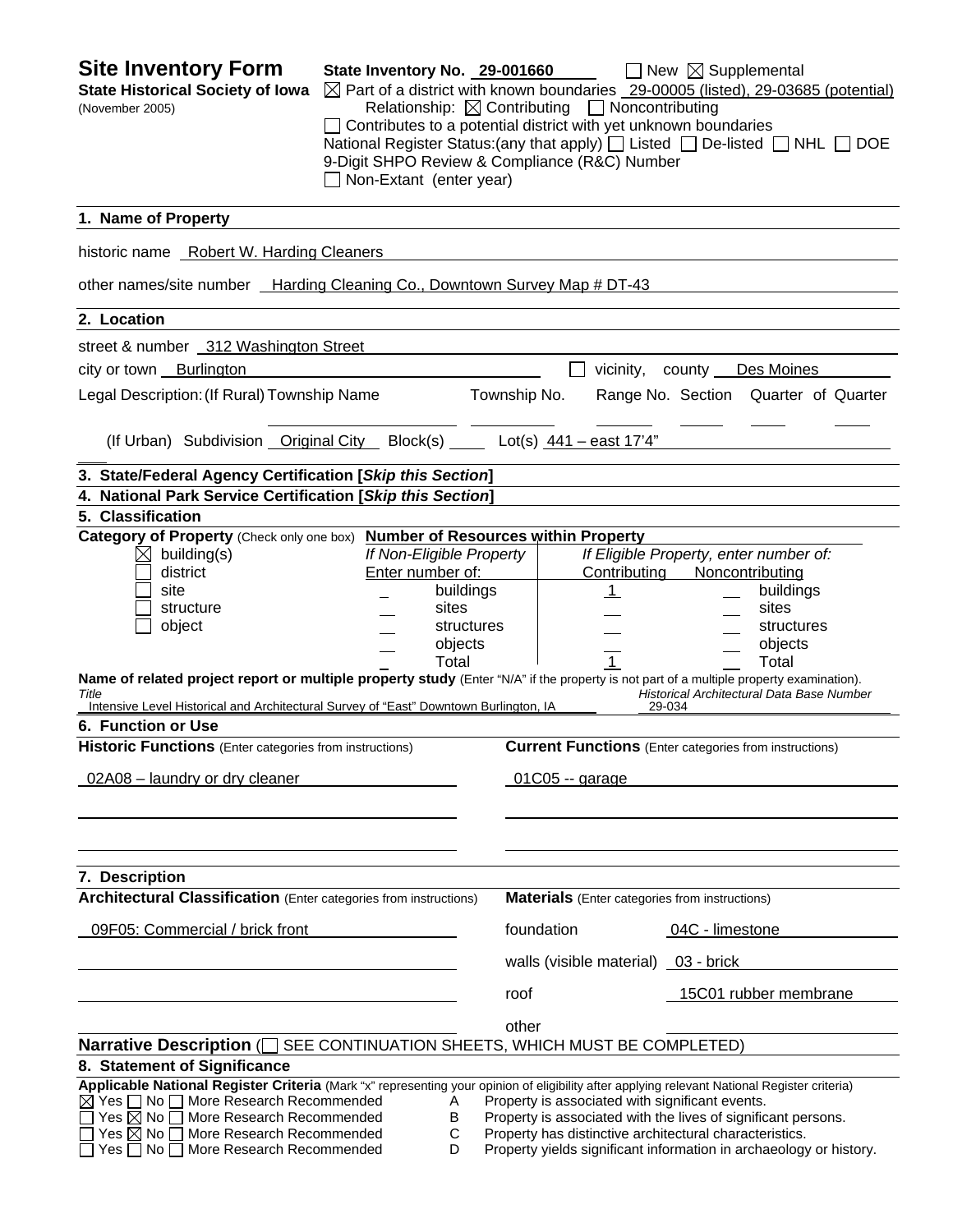| County<br>Des Moines<br>Address 312 Washington Street                                                                                                                                                                                                                                                                                                                                                                                                                                                                                                                                                                                                                                                                                                                                                                                                                                                                                                                                                                                                                                                                                                                                                                                                                                                                                                                                                                                                                                                                                                                                                                                                                                            | Site Number<br>29-01660                                              |
|--------------------------------------------------------------------------------------------------------------------------------------------------------------------------------------------------------------------------------------------------------------------------------------------------------------------------------------------------------------------------------------------------------------------------------------------------------------------------------------------------------------------------------------------------------------------------------------------------------------------------------------------------------------------------------------------------------------------------------------------------------------------------------------------------------------------------------------------------------------------------------------------------------------------------------------------------------------------------------------------------------------------------------------------------------------------------------------------------------------------------------------------------------------------------------------------------------------------------------------------------------------------------------------------------------------------------------------------------------------------------------------------------------------------------------------------------------------------------------------------------------------------------------------------------------------------------------------------------------------------------------------------------------------------------------------------------|----------------------------------------------------------------------|
| <b>Burlington</b><br>City                                                                                                                                                                                                                                                                                                                                                                                                                                                                                                                                                                                                                                                                                                                                                                                                                                                                                                                                                                                                                                                                                                                                                                                                                                                                                                                                                                                                                                                                                                                                                                                                                                                                        | 29-03685<br>District Number                                          |
| <b>Criteria Considerations</b><br>A Owned by a religious institution or used<br>E A reconstructed building, object, or structure.<br>for religious purposes.<br>F A commemorative property.<br>B Removed from its original location.<br>C A birthplace or grave.<br>50 years.<br>D A cemetery                                                                                                                                                                                                                                                                                                                                                                                                                                                                                                                                                                                                                                                                                                                                                                                                                                                                                                                                                                                                                                                                                                                                                                                                                                                                                                                                                                                                    | G Less than 50 years of age or achieved significance within the past |
| Areas of Significance (Enter categories from instructions)<br><b>Significant Dates</b>                                                                                                                                                                                                                                                                                                                                                                                                                                                                                                                                                                                                                                                                                                                                                                                                                                                                                                                                                                                                                                                                                                                                                                                                                                                                                                                                                                                                                                                                                                                                                                                                           |                                                                      |
| Construction date                                                                                                                                                                                                                                                                                                                                                                                                                                                                                                                                                                                                                                                                                                                                                                                                                                                                                                                                                                                                                                                                                                                                                                                                                                                                                                                                                                                                                                                                                                                                                                                                                                                                                |                                                                      |
| 1909<br>05: Commerce<br>Other dates, including renovation                                                                                                                                                                                                                                                                                                                                                                                                                                                                                                                                                                                                                                                                                                                                                                                                                                                                                                                                                                                                                                                                                                                                                                                                                                                                                                                                                                                                                                                                                                                                                                                                                                        | $\boxtimes$ check if circa or estimated date                         |
| <b>Significant Person</b><br><b>Architect/Builder</b><br>(Complete if National Register Criterion B is marked above)<br>Architect                                                                                                                                                                                                                                                                                                                                                                                                                                                                                                                                                                                                                                                                                                                                                                                                                                                                                                                                                                                                                                                                                                                                                                                                                                                                                                                                                                                                                                                                                                                                                                |                                                                      |
| <b>Builder</b><br>R.W. Harding                                                                                                                                                                                                                                                                                                                                                                                                                                                                                                                                                                                                                                                                                                                                                                                                                                                                                                                                                                                                                                                                                                                                                                                                                                                                                                                                                                                                                                                                                                                                                                                                                                                                   |                                                                      |
| Narrative Statement of Significance ( $\boxtimes$ SEE CONTINUATION SHEETS, WHICH MUST BE COMPLETED)                                                                                                                                                                                                                                                                                                                                                                                                                                                                                                                                                                                                                                                                                                                                                                                                                                                                                                                                                                                                                                                                                                                                                                                                                                                                                                                                                                                                                                                                                                                                                                                              |                                                                      |
| 9. Major Bibliographical References                                                                                                                                                                                                                                                                                                                                                                                                                                                                                                                                                                                                                                                                                                                                                                                                                                                                                                                                                                                                                                                                                                                                                                                                                                                                                                                                                                                                                                                                                                                                                                                                                                                              |                                                                      |
| Bibliography See continuation sheet for citations of the books, articles, and other sources used in preparing this form                                                                                                                                                                                                                                                                                                                                                                                                                                                                                                                                                                                                                                                                                                                                                                                                                                                                                                                                                                                                                                                                                                                                                                                                                                                                                                                                                                                                                                                                                                                                                                          |                                                                      |
| 10. Geographic Data                                                                                                                                                                                                                                                                                                                                                                                                                                                                                                                                                                                                                                                                                                                                                                                                                                                                                                                                                                                                                                                                                                                                                                                                                                                                                                                                                                                                                                                                                                                                                                                                                                                                              |                                                                      |
| <b>UTM References (OPTIONAL)</b>                                                                                                                                                                                                                                                                                                                                                                                                                                                                                                                                                                                                                                                                                                                                                                                                                                                                                                                                                                                                                                                                                                                                                                                                                                                                                                                                                                                                                                                                                                                                                                                                                                                                 |                                                                      |
| Zone<br>Easting<br>Northing<br>Zone<br>Easting                                                                                                                                                                                                                                                                                                                                                                                                                                                                                                                                                                                                                                                                                                                                                                                                                                                                                                                                                                                                                                                                                                                                                                                                                                                                                                                                                                                                                                                                                                                                                                                                                                                   | Northing                                                             |
| 2<br>1<br>3<br>4                                                                                                                                                                                                                                                                                                                                                                                                                                                                                                                                                                                                                                                                                                                                                                                                                                                                                                                                                                                                                                                                                                                                                                                                                                                                                                                                                                                                                                                                                                                                                                                                                                                                                 |                                                                      |
|                                                                                                                                                                                                                                                                                                                                                                                                                                                                                                                                                                                                                                                                                                                                                                                                                                                                                                                                                                                                                                                                                                                                                                                                                                                                                                                                                                                                                                                                                                                                                                                                                                                                                                  |                                                                      |
| See continuation sheet for additional UTM references or comments                                                                                                                                                                                                                                                                                                                                                                                                                                                                                                                                                                                                                                                                                                                                                                                                                                                                                                                                                                                                                                                                                                                                                                                                                                                                                                                                                                                                                                                                                                                                                                                                                                 |                                                                      |
| 11. Form Prepared By                                                                                                                                                                                                                                                                                                                                                                                                                                                                                                                                                                                                                                                                                                                                                                                                                                                                                                                                                                                                                                                                                                                                                                                                                                                                                                                                                                                                                                                                                                                                                                                                                                                                             |                                                                      |
| name/title Hal Morton, commission member                                                                                                                                                                                                                                                                                                                                                                                                                                                                                                                                                                                                                                                                                                                                                                                                                                                                                                                                                                                                                                                                                                                                                                                                                                                                                                                                                                                                                                                                                                                                                                                                                                                         | Rebecca L. McCarley, consultant, Davenport                           |
| organization _ Burlington Historic Preservation Commission                                                                                                                                                                                                                                                                                                                                                                                                                                                                                                                                                                                                                                                                                                                                                                                                                                                                                                                                                                                                                                                                                                                                                                                                                                                                                                                                                                                                                                                                                                                                                                                                                                       | date November 29, 2012                                               |
| street & number City Hall, 400 Washington Street                                                                                                                                                                                                                                                                                                                                                                                                                                                                                                                                                                                                                                                                                                                                                                                                                                                                                                                                                                                                                                                                                                                                                                                                                                                                                                                                                                                                                                                                                                                                                                                                                                                 | telephone 319-753-8158                                               |
| city or town___<br><b>Burlington</b><br><u> 1980 - Johann Barbara, martin amerikan basal da</u>                                                                                                                                                                                                                                                                                                                                                                                                                                                                                                                                                                                                                                                                                                                                                                                                                                                                                                                                                                                                                                                                                                                                                                                                                                                                                                                                                                                                                                                                                                                                                                                                  | zip code $52601$<br>state__lowa_____                                 |
| ADDITIONAL DOCUMENTATION (Submit the following items with the completed form)                                                                                                                                                                                                                                                                                                                                                                                                                                                                                                                                                                                                                                                                                                                                                                                                                                                                                                                                                                                                                                                                                                                                                                                                                                                                                                                                                                                                                                                                                                                                                                                                                    |                                                                      |
| <b>FOR ALL PROPERTIES</b><br>Map: showing the property's location in a town/city or township.<br>1.<br>Site plan: showing position of buildings and structures on the site in relation to public road(s).<br>2.<br>Photographs: representative black and white photos. If the photos are taken as part of a survey for which the Society is to be<br>3.<br>curator of the negatives or color slides, a photo/catalog sheet needs to be included with the negatives/slides and the following<br>needs to be provided below on this particular inventory site:<br>Roll/slide sheet #<br>Frame/slot #<br>Roll/slide sheet #<br>Frame/slot #<br>Roll/slide sheet #<br>Frame/slot #<br>See continuation sheet or attached photo & slide catalog sheet for list of photo roll or slide entries.<br>Photos/illustrations without negatives are also in this site inventory file.<br>FOR CERTAIN KINDS OF PROPERTIES, INCLUDE THE FOLLOWING AS WELL<br>Farmstead & District: (List of structures and buildings, known or estimated year built, and contributing or noncontributing status)<br>1.<br>2.<br><b>Barn:</b><br>A sketch of the frame/truss configuration in the form of drawing a typical middle bent of the barn.<br>a.<br>b. A photograph of the loft showing the frame configuration along one side.<br>c. A sketch floor plan of the interior space arrangements along with the barn's exterior dimensions in feet.<br>State Historic Preservation Office (SHPO) Use Only Below This Line<br>Concur with above survey opinion on National Register eligibility: □ Yes □ No □ More Research Recommended<br>This is a locally designated property or part of a locally designated district. | Date Taken<br>Date Taken<br>Date Taken                               |
| Comments:                                                                                                                                                                                                                                                                                                                                                                                                                                                                                                                                                                                                                                                                                                                                                                                                                                                                                                                                                                                                                                                                                                                                                                                                                                                                                                                                                                                                                                                                                                                                                                                                                                                                                        |                                                                      |
| Evaluated by (name/title):                                                                                                                                                                                                                                                                                                                                                                                                                                                                                                                                                                                                                                                                                                                                                                                                                                                                                                                                                                                                                                                                                                                                                                                                                                                                                                                                                                                                                                                                                                                                                                                                                                                                       | Date:                                                                |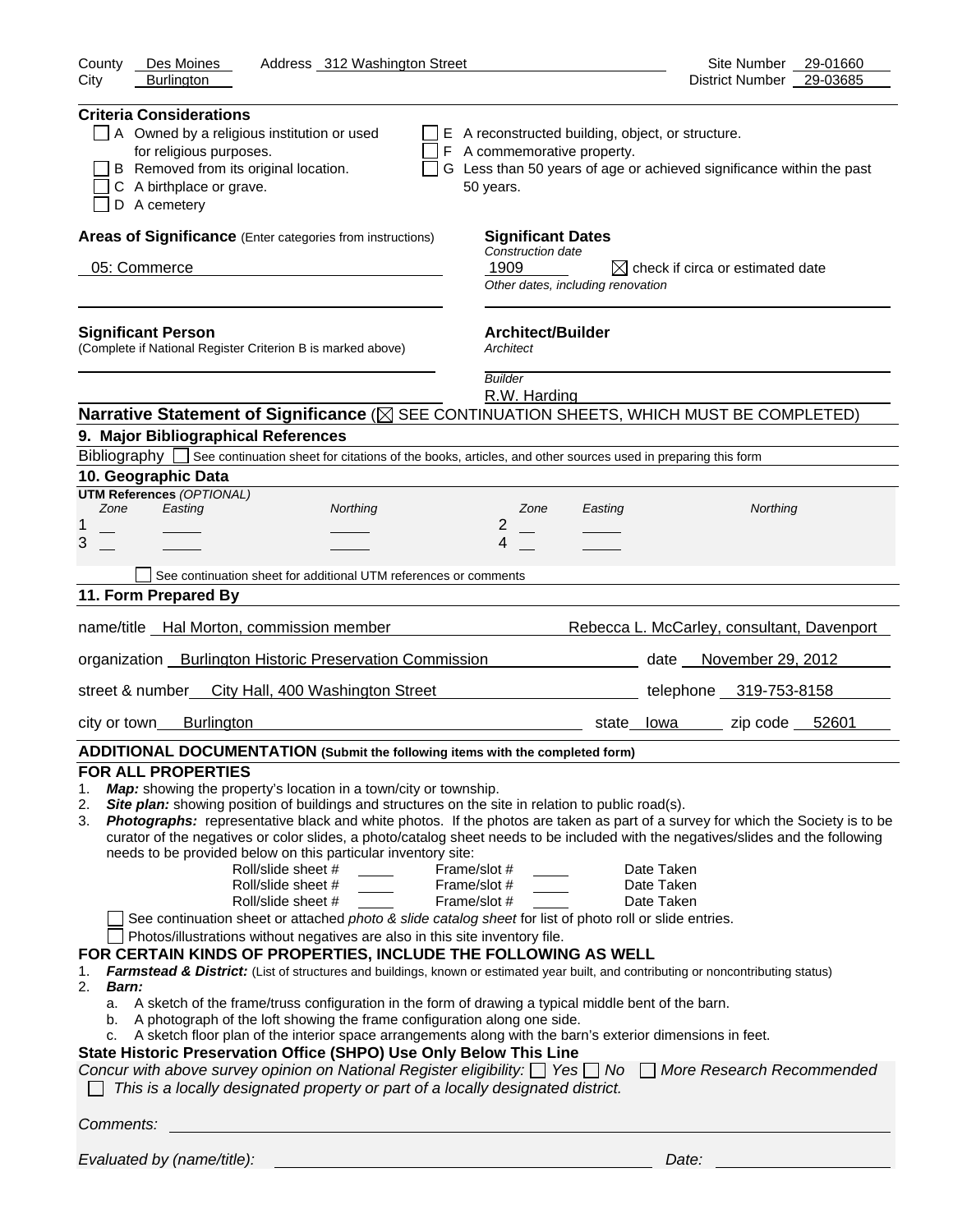| Robert W. Harding Cleaners | Des Moines |
|----------------------------|------------|
| Name of Property           | County     |
| 312 Washington Street      | Burlington |
| Address                    | City       |

#### **7. Narrative Description**

Page 1

This is a two-story, brick commercial building with a flat roof. It faces Washington Street to the south, with an alley along the east side. There is a band of decorative corbelled brick "brackets" across the top of the front. The corbelling wraps around the west side by 2 to 3 feet, and the east side by 5 to 6 feet, above a side door. The stone foundation is raised in this portion of the east side under the side entry as well. At the time that the building was listed as contributing in the Heritage Hill Historic District in 1981, the storefront was noted as significantly altered with large windows and siding, and the upper story was clad in shingle siding around the windows. Work has been completed on the building since this date. The first story has again been modified, with a paneled garage door installed under four transom windows. The siding on the second story has been removed, restoring the brick façade. The two second story windows have one-over-one-light double-hung wood sashes, stone sills, and jack arch brick lintels.

On the east (alley) side, there is a pedestrian door at the front/south corner with a two-light transom, and a second story window above it that matches the two on the front. To the north of the front bay, there are three double-hung segmental arch windows with stone sills that are covered with plywood on the first story and two one-over-one-light double-hung segmental arch windows with stone sills on the second story. The rear of the building was constructed as a separate building (noted as "cleaning" on the 1931 Sanborn map), with a 2 foot gap originally between the two buildings. The passageway was generally covered in boards flush with the side walls, giving the appearance of a single building. Within the last ten years or so, the current owner replaced the boards with brick similar to what was used for both buildings, making it truly a single building. The rear portion has a poured concrete foundation while the front/south has a limestone foundation, perhaps reusing the foundation of the earlier frame building on the site. Along the alley on the east side, this rear section has a new single-car garage door (replacing an older one in the same location) and a pedestrian door with a segmental arch opening at the rear/north corner. Above these openings on the second story, there is a center "hay mow" door covered with plywood with a one-over-one-light double-hung segmental arch window with stone sill on either side.

The west side of the building sits below the finished height of the parking lot to the west, originally the site of Marion Hall and the Y.M.C.A. No openings are found on the first story, and two one-over-onelight double-hung segmental arch windows with stone sills are found on the second story of the rear section.

Two additional one-over-one-light double-hung segmental arch windows with stone sills are found on the second story of the rear/north elevation.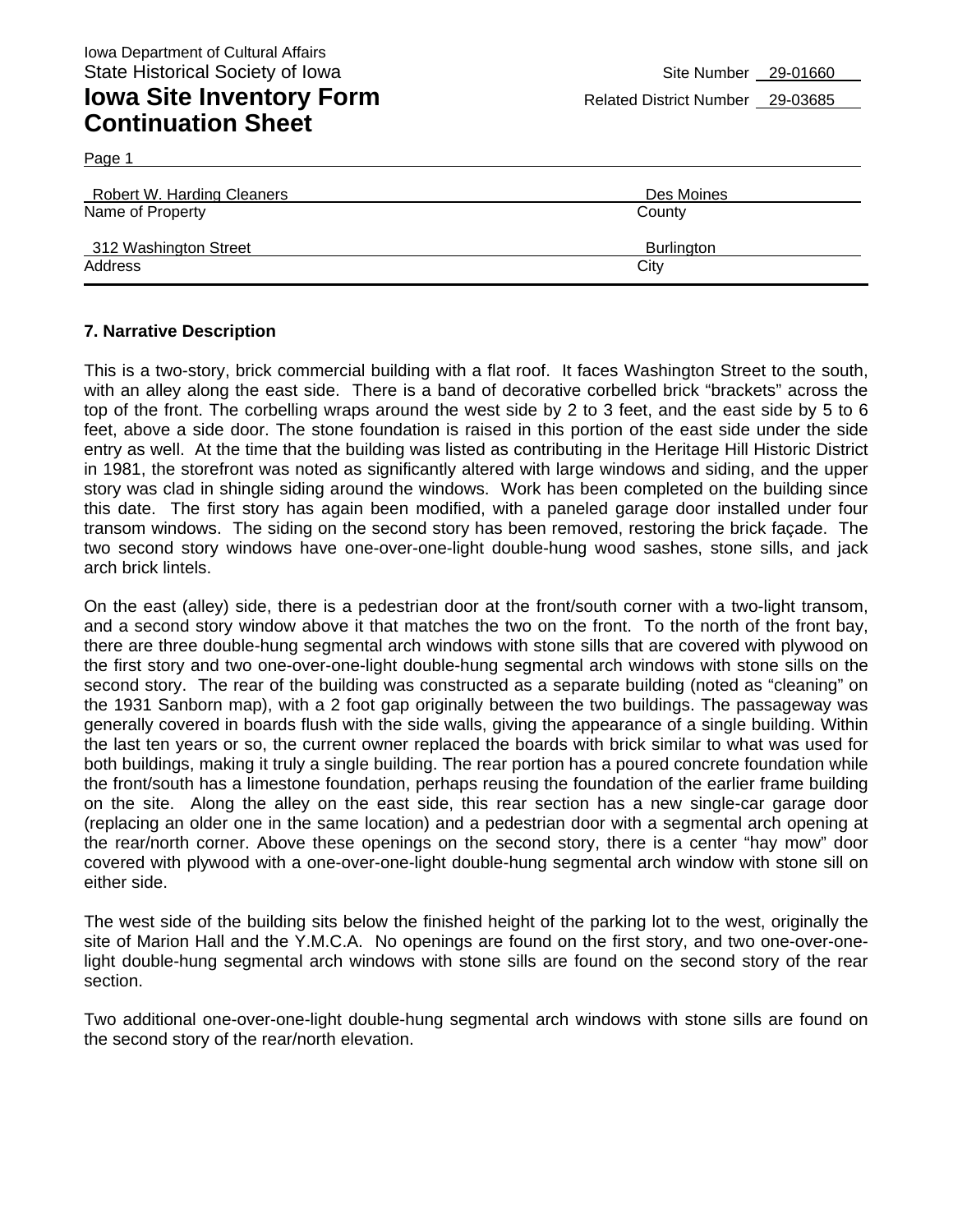Page 2

| Robert W. Harding Cleaners | Des Moines        |
|----------------------------|-------------------|
| Name of Property           | County            |
| 312 Washington Street      | <b>Burlington</b> |
| Address                    | City              |

#### **8. Narrative Statement of Significance**

The Robert W. Harding Cleaners building appears to contribute to a potential Downtown Commercial Historic District. The building appears to have been built around 1900 as a dyeing and cleaning facility, perhaps the first in Burlington built specifically for this purpose. It is the only building with a business of this type to retain integrity of its appearance from the 1910s and 1920s. Dry cleaning businesses were associated with this building through 1967, also making it perhaps the extant building longest associated with this type of business in the downtown area. This history contributes to the commercial significance of the potential Downtown Commercial Historic District. The building was listed within the Heritage Hill Historic District in 1981, though demolition of the Y.M.C.A. to the west has now somewhat disconnected it from that historic district. The integrity of the building is good, despite the replacement of the storefront with a garage door. The overall design of two-story brick commercial building, segmental arch windows, and brick detailing across the cornice is clearly visible, and it retains sufficient integrity as a contributing building within a historic district.

This masonry building replaces at least two earlier buildings according to the Sanborn Insurance Maps. A postcard from after the 1907 addition of the Elks Building to the east continues to show an earlier two-story side-gable frame building on this lot, indicating construction after this date. Mary R. Remey and husband sold the property to Robert W. Harding on December 4, 1907. The 1908-09 city directory shows a residential listing at this address, indicating the earlier house on this lot still at the time that the directory was compiled. By 1910, Robert W. Harding is listed as a "dyer" at 312 Washington, with his residence at the same location. Thus, this building appears constructed around 1909. R.W. Harding is listed as one of two entries under "dyers and cleaners" in the 1910 city directory, with Burlington Cleaners and Dyers as the other at 319-321 N. 3<sup>rd</sup> St (demolished/remodeled). Harding advertised dry cleaning and pressing services at 312 Washington by September 14, 1913. He was involved in a cleaning accident in his "up-to-date cleaning establishment at 312 Washington Street" on November 7, 1914, further indicating that this building was likely fairly new at this time ("Robert W. Harding is Badly Burned by Naptha," *Hawk-Eye,* November 8, 1914, 34). City directories continue to list Robert W. Harding through 1921. An ad for R.W. Harding at 312 Washington on April 3, 1921 suggests dry cleaning or dyeing draperies, portiers, comforts, blankets, curtains, etc. as part of spring cleaning (*Hawk-Eye,* April 3, 1921, 4).

On April 4, 1921, Robert Harding sold the building to Bessie D. Isett, and the business was sold to George and Bessie Isett at the same time. The company was incorporated to continue under the same name, listed in city directories and newspaper ads as the R.W. Harding Cleaning Company by 1922. George Isett is listed as manager in 1922, and then proprietor by 1924 thought 1930. The number of dry cleaners listed grew to nine by 1930. The 1931 Sanborn map shows a two-story store building connected with a two-story rear building noted as "cleaning" with a small passageway between the two sections.

In 1933, Harding bought back the building from Isett. Barry Cleaners is listed at 312 Washington in 1933 city directory. In 1935, Robert W. Harding is again listed as a cleaner and dyer at 312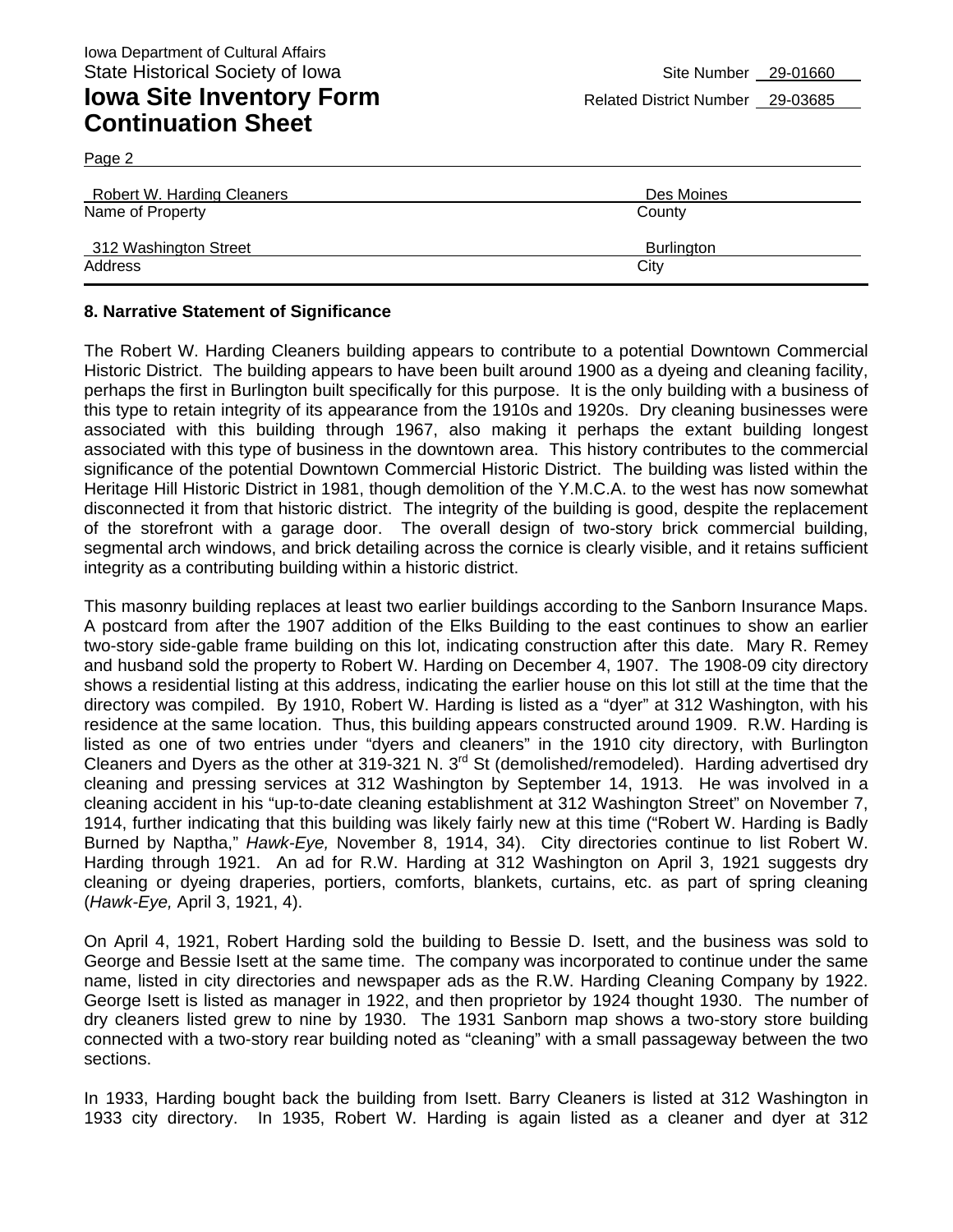Page 3

| Robert W. Harding Cleaners                | Des Moines                  |
|-------------------------------------------|-----------------------------|
| Name of Property<br>312 Washington Street | County<br><b>Burlington</b> |
| Address                                   | City                        |

Washington. By 1937, Robert was no longer mentioned in the City Directory, with Harding Cleaners listed as run by Toby Herman who also lived in this building.

R.W. Harding Cleaners was taken over by Raymond and Pearl Gross by 1940. Five listings were included in the 1940 city directory under cleaners, including Bacher's Laundry and Dry Cleaning Co (212 N. Main), Camp Laundry (406-410 N. 3<sup>rd</sup> St), Sickels Laundry and Dry Cleaning (315 N. 3<sup>rd</sup> St), and White Star Laundry and Cleaners (118 S.  $4^{th}$  St). This building at 312 Washington is the only extant building that retains its appearance from this period among this set of buildings. In 1942, Mrs. Pearl Gross changed the name to Diamond Cleaners. It appears that Pearl remarried in 1942 (to Allen Harrington) and again in 1943 (to Floyd Crozier), while remaining manager of Diamond Cleaners in both years in the city directories. Pearl Harrington bought the building from Harding in September 1946. By 1955, Edward T. O'Dea was listed as the manager of Diamond Cleaners. Pearl Harrington and Floyd Crozier sold the building to James Robert Kennedy on January 14, 1955, and then he sold it back to Pearl Crozier on August 31, 1955. Miller-Diamond Cleaners is listed here by 1958, run by Richard L. Smith. Richard L. Smith is listed as president of Miller-Diamond Cleaners in 1964 with another cleaners location at 1230 South Main Street. He is listed here along with Edward T. O'Dea in 1959 and 1960, and then only he is listed again in 1961 and 1962. He is then listed as president in 1964.

Around 1950, Sickels Laundry Company moved from  $3^{rd}$  Street to a new building at 219 N.  $7^{th}$  Street. In 1965 and 1967, they are listed at this address on  $7<sup>th</sup>$  Street as well as in this building at 312 Washington. They then reverted to only the listing on  $7<sup>th</sup>$  Street.

In November 1967, the Burlington Y.M.C.A. bought the building from Pearl and Henry Bench. They were located on this block to the northwest of this building. This sale appears to have ended the nearly 60 year association of this building with a cleaning business. In 1969, Slim-Way reducing salon is listed here. In 1970 and 1973, the building was used by Verstrat Specialty Sewing. Taco John's is then listed here in 1974 to 1977. J & I Gift Center was here in 1978. It was vacant in 1979.

The Y.M.C.A. sold the building to Social Service Center in 1982. From 1981 through 1983, the building housed the Mane Connection Beauty Shop followed by the Hairitage Styling Salon from 1984 to 2000. Social Service Center sold the building to Douglas Beck in February 2003. The building has been vacant from retail use since the early 2000s, although Doug Beck has renovated the building in recent years for use as a hearse garage (Mr. Beck is a funeral director with Prugh Funeral Home at 317 North  $4^{th}$  St.).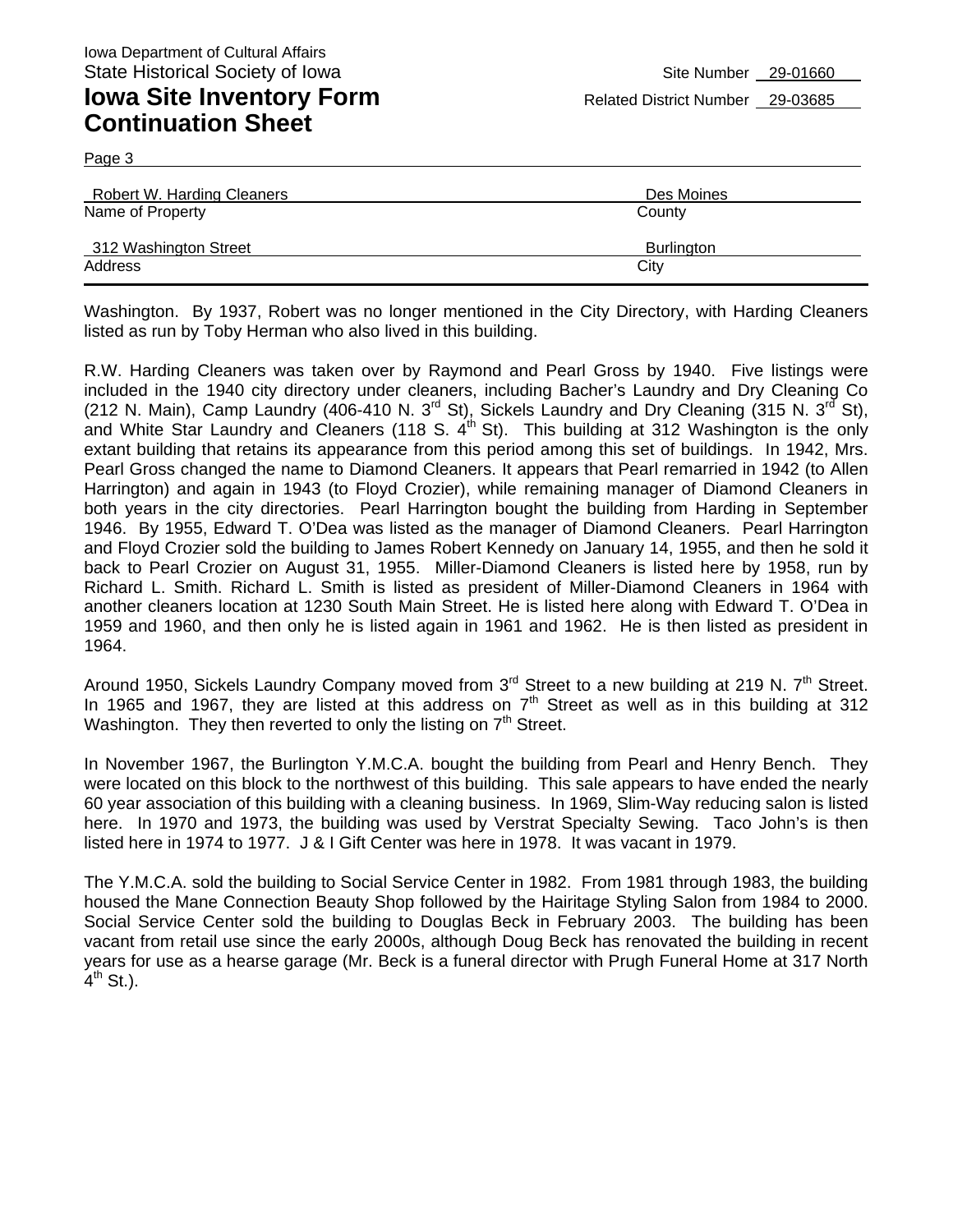Page 4

| Robert W. Harding Cleaners | Des Moines        |
|----------------------------|-------------------|
| Name of Property           | County            |
| 312 Washington Street      | <b>Burlington</b> |
| Address                    | City              |

#### **9. Major Bibliographical References**

Advertisement for Diamond Cleaners, Burlington Hawkeye-Gazette, August 4, 1942.

Antrobus, A.T. *History of Des Moines County Iowa and Its People.* Chicago, IL: S.J. Clarke Publishing Company, 1915.

City Directories, Burlington, Iowa, various dates. On microfiche at the Burlington Public Library

Deed records, per transfer books at Des Moines County Auditor's Office.

Downtown Partners, Inc., a Division of the Greater Burlington Partnership, Burlington, Iowa. Collection of collected historic photographs of downtown Burlington.

Heritage Hill Association. *Heritage Hill Historic District.* National Register of Historic Places nomination form. On file at State Historic Preservation Office, Des Moines, IA. February 1981.

Newspapers, various titles and editions. Particular special editions utilized: *Burlington Evening Gazette,* March 24, 1906 *Daily Hawk-Eye Gazette,* September 2, 1938 *Burlington Hawk-Eye Gazette,* August 4, 1942 *Burlington Hawk-Eye,* July 10, 1962 *Burlington Hawk-Eye,* July 4, 1976

Sanborn Map Company. "Burlington, Iowa," Fire Insurance Maps. New York: Sanborn Map Company, 1886, 1892, 1900, 1931, 1952.

Smith, Claudia, and Marie Landon. 1976 survey of sites in Burlington. Iowa Site Inventory forms prepared on file at State Historic Preservation Office, Des Moines, IA.

Vertical files. Files on business/industry as well as individual businesses. Burlington Public Library, Burlington, Iowa.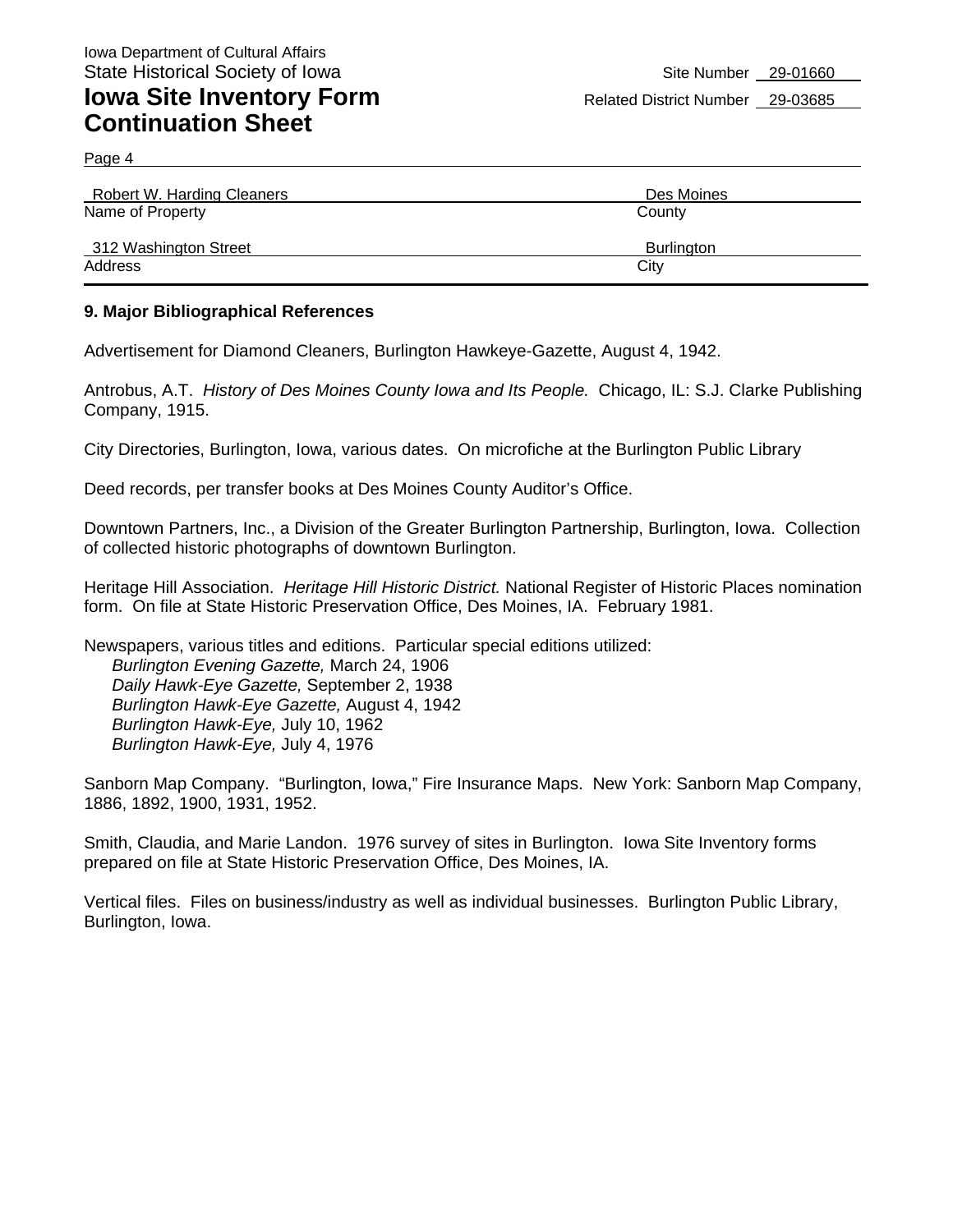Page 5

| Robert W. Harding Cleaners | Des Moines        |
|----------------------------|-------------------|
| Name of Property           | County            |
| 312 Washington Street      | <b>Burlington</b> |
| Address                    | City              |

#### **Location map**



*Base aerial photography by Aerial Services Inc for Des Moines County GIS Commission, March 2010.*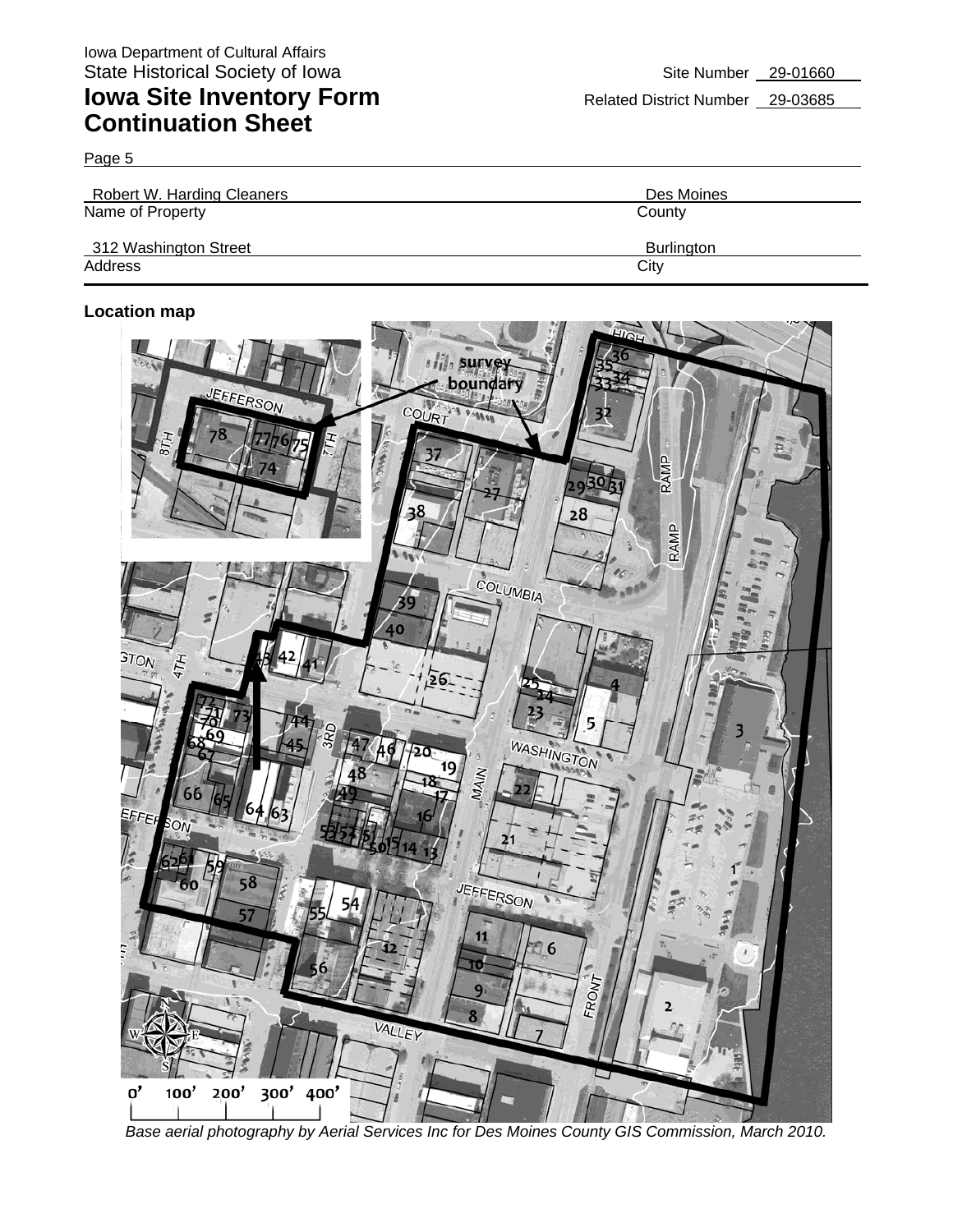Page 6

## **Iowa Site Inventory Form** Related District Number 29-03685 **Continuation Sheet**

| Robert W. Harding Cleaners | Des Moines        |
|----------------------------|-------------------|
| Name of Property           | County            |
| 312 Washington Street      | <b>Burlington</b> |
| Address                    | City              |

#### **Building plan (from assessor's website)**

|    | 20'HI<br>ADDN1<br>[450] |
|----|-------------------------|
| 25 |                         |
|    |                         |
|    | 18                      |
|    | 22' HI                  |
|    |                         |
|    | BLDG1                   |
|    | $[648]$                 |
| 36 |                         |
|    |                         |
|    |                         |
|    |                         |
|    |                         |
|    |                         |
|    |                         |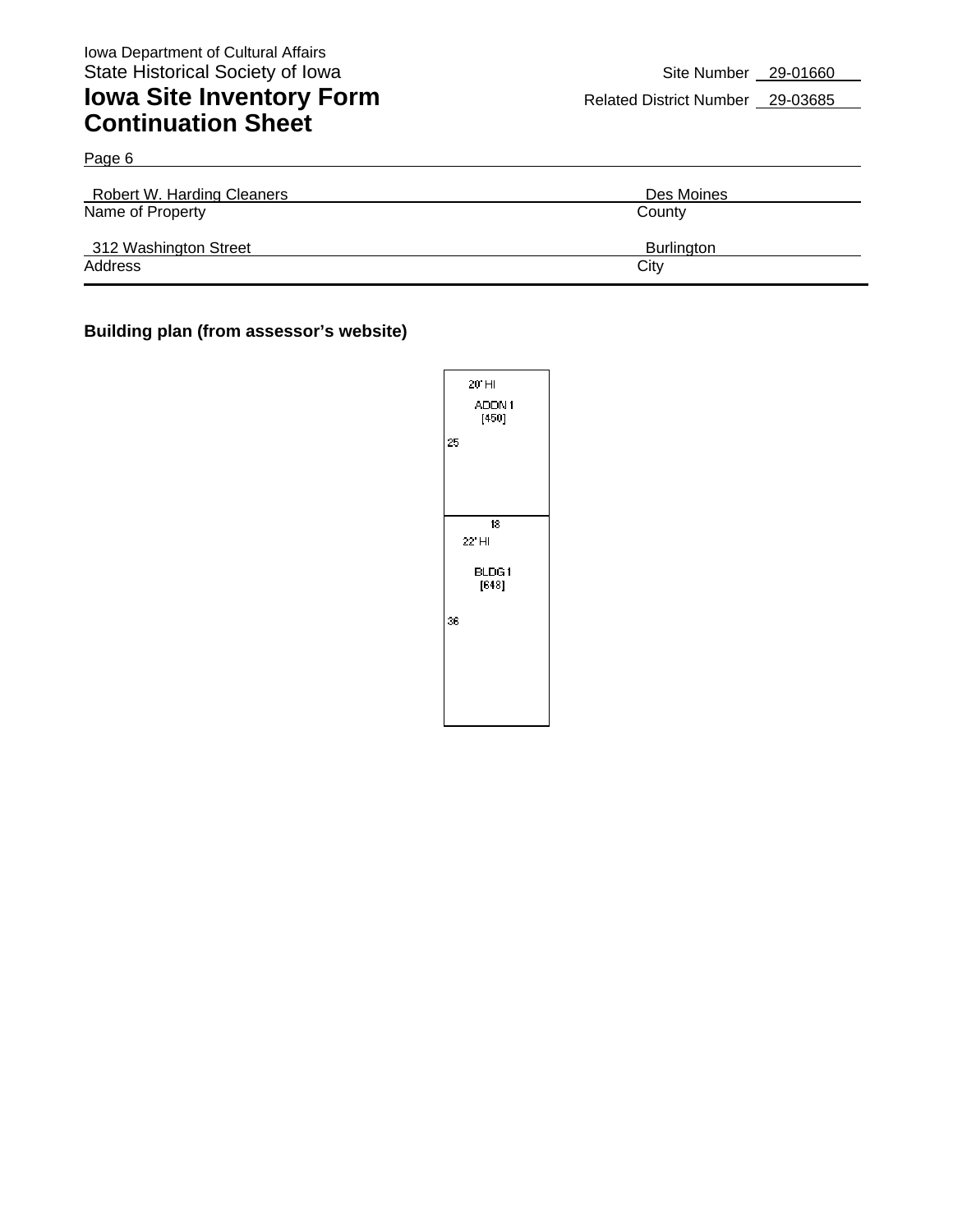Page 7

| <b>Robert W. Harding Cleaners</b> | Des Moines        |
|-----------------------------------|-------------------|
| Name of Property                  | County            |
| 312 Washington Street             | <b>Burlington</b> |
| Address                           | City              |

#### **Historic images**



**Postcard from after 1907 addition of Elks Building showing earlier side-gable building on this lot at 312 Washington, next to Marion Hall at far left (Downtown Partners collection).**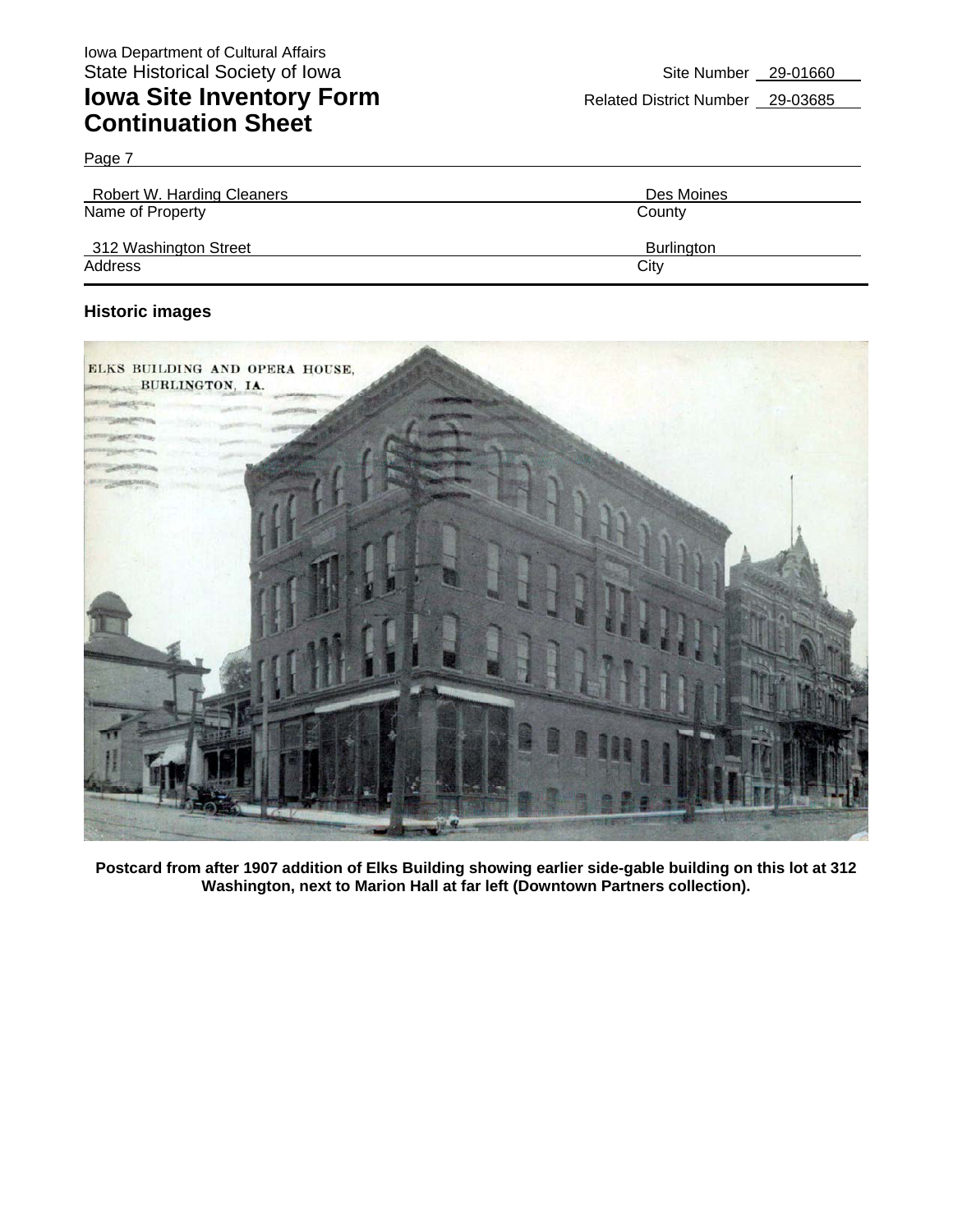Page 8

| Robert W. Harding Cleaners | Des Moines        |
|----------------------------|-------------------|
| Name of Property           | County            |
| 312 Washington Street      | <b>Burlington</b> |
| Address                    | City              |

### **Digital photographs**



**Photograph 29-01660-001 – South and east elevations, looking northwest (McCarley, June 20, 2012).**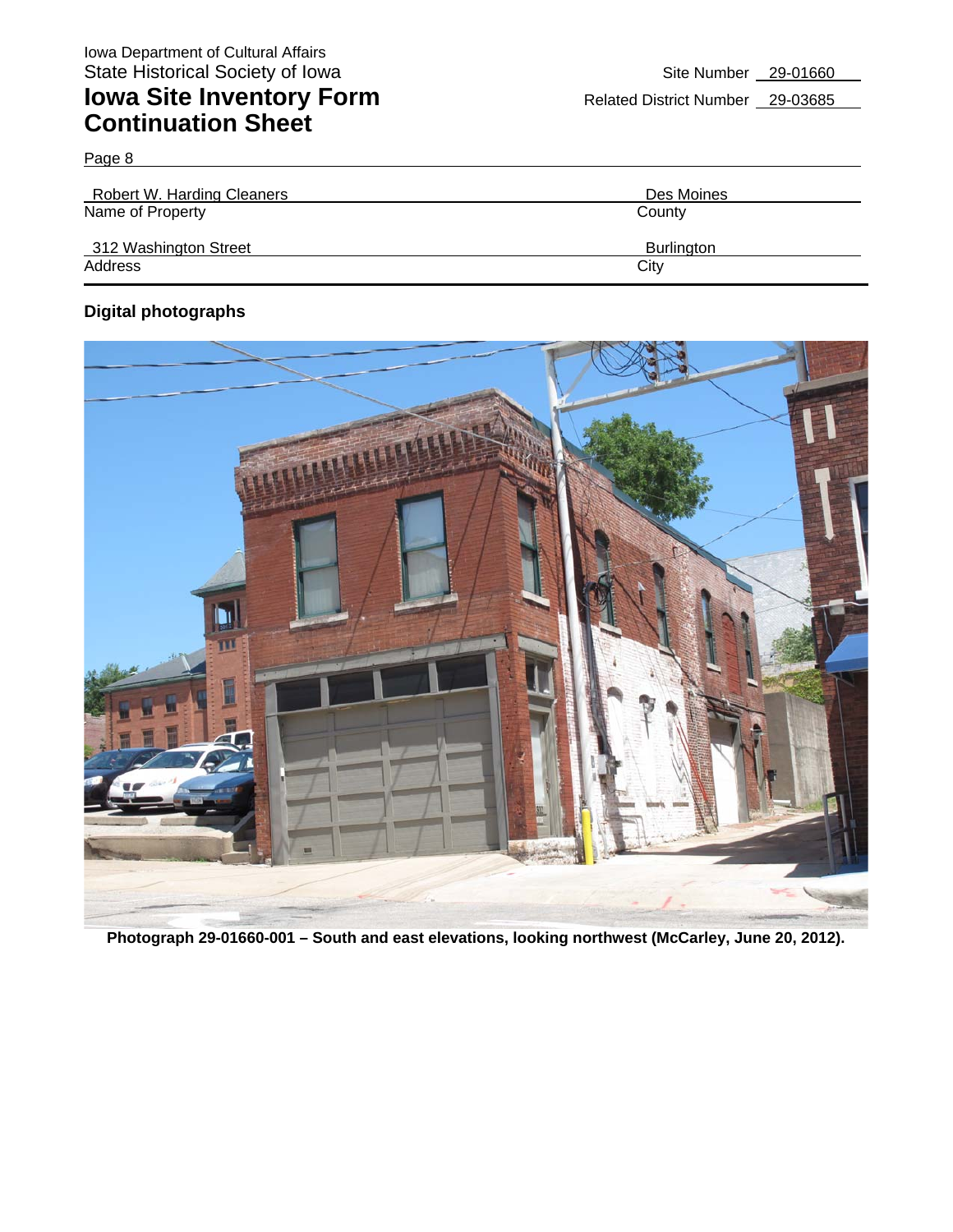Page 9

| Robert W. Harding Cleaners | Des Moines        |
|----------------------------|-------------------|
| Name of Property           | County            |
| 312 Washington Street      | <b>Burlington</b> |
| Address                    | City              |



**Photograph 29-01660-002 – West and south elevations, looking northeast (McCarley, June 20, 2012).**